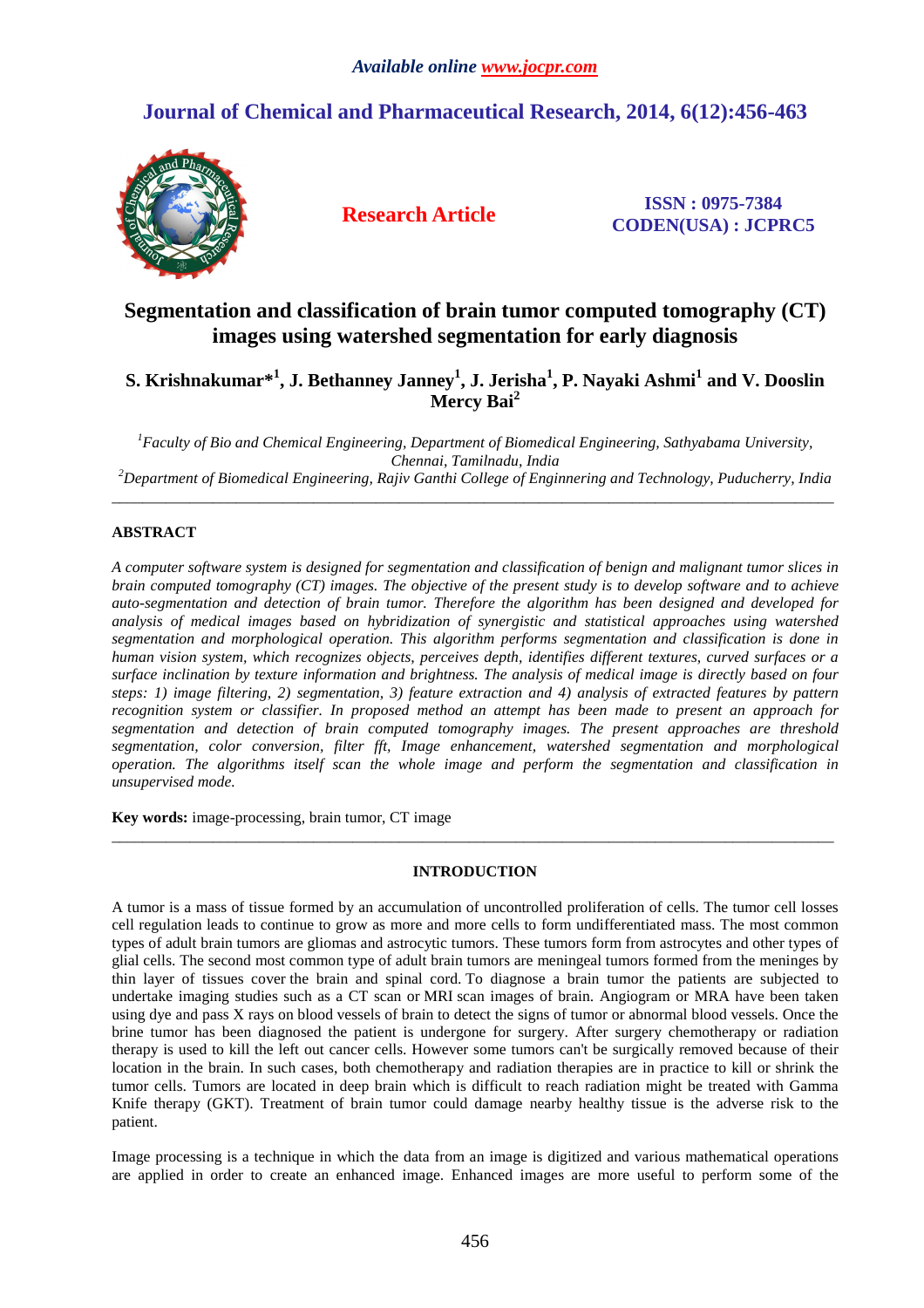interpretation and recognition tasks performed by human [1]. Image processing has extensive array of applications including astronomy, medicine, industrial robotics and remote sensing by satellites, manipulating data in the form of an image through several possible techniques. The requirements for image processing are the images must be available in digitized form with arrays of finite length binary words. Before processing of an image it must be converted into a digital form [2].The digitized image is processed by the computer to display a digital image is first converted into analog signal, which is scanned onto display. For capturing the brain image Computed Tomography (CT) is used. CT is more preferred for brain imaging than the MRI [3]. The technique subjected to apply for image processing is threshold segmentation, color conversion, filter fft, watershed segmentation and morphological operation. Segmentation is one of the most important problems in image processing. It consists of constructing a symbolic representation of the image and the image is described as homogeneous areas according to one or several priori attributes. The purpose of this study is to adapt a new method for image segmentation using the topological gradient approach and the watershed transformation. These methods are used for detecting a tumor region from brain CT image. Initially the image obtained from the patient is preprocessed and the noise is removed using high pass filter and median filter attenuate the low frequency noise and salt and pepper noise respectively. In watershed segmentation distance transforms, gradient operator and super imposed gradient operator also applied to get correct segmented region of brain CT image. Finally the morphological operation is applied in the segmented brain CT image to get desired region output.

*\_\_\_\_\_\_\_\_\_\_\_\_\_\_\_\_\_\_\_\_\_\_\_\_\_\_\_\_\_\_\_\_\_\_\_\_\_\_\_\_\_\_\_\_\_\_\_\_\_\_\_\_\_\_\_\_\_\_\_\_\_\_\_\_\_\_\_\_\_\_\_\_\_\_\_\_\_\_*

The main objective of the present study is to implement computer software to detect the benign and malignant brain tumor diagnosis using watershed segmentation. The tumor image is directly analyzed and characterized by the following steps *viz;* image filtering, segmentation, feature extraction and analysis of extracted features by pattern recognition system to identify the accurate region of tumor from the brain CT image. The proposed method by using texture statistics could able to classify brain tumor into benign and malignant tumor.

## **EXPERIMENTAL SECTION**

The techniques to be applied in the present study are threshold segmentation, color conversion, filter fft, watershed segmentation and morphological operation. These algorithms are used to detect the tumor region from brain CT image. The block diagram of the present study deals with CT image is depicted in fig. 1. Initially the brain CT image is preprocessed and the noise has been removed. Threshold is applied for the image to get a binary image for further classification. Erosion and Dilation are the two methods which are used to improve the quality of the input image. Disk based segmentation is applied for the segmentation of the tumor region. After completing this process filter fft is applied for getting a good quality image with noise removal. Then the watershed segmentation is used for segmenting a tumor region separately. In watershed segmentation distance transforms, gradient operator and super imposed gradient operator is applied to obtain correct segment region of brain CT image. Finally the morphological operations are applied in the processed brain CT image to get desired region output.

#### **Image Processing**

An image is usually interpreted as a two-dimensional array of brightness values represented by photographic print. An image could be digitalized to reduce into a series of numbers that can be manipulated by the computer. Each number representing the brightness value of the image at a particular location is called a picture element or pixel. A typical digitized image may have roughly 2, 50,000 pixels although much larger images are becoming common. Once the image has been digitized, there are three basic operations that could be performed in the computer. These operations could be taken singly or in combinations are the means by which the image is enhanced, restored, or compressed. The value of every pixel in the noisy image is recorded along with the values of its nearest eight neighbours. The nine numbers are then ordered according to size and the median is selected as the value for the pixel in the new image. As the  $3 \times 3$  window is moved one pixel at a time across the noisy image then the filtered image is formed [4].

#### **Digitization**

Digitization includes sampling of image and quantification of sampled values. After converting the image into bit information the processing technique might be followed by Image enhancement, Image reconstruction, and Image compression.

#### **Image enhancement**

It refers to accentuation or sharpening of image features such as boundaries or contrast to make a graphic display more useful for display and analysis. This process does not increase the inherent information content in data. It includes gray level, contrast manipulation, noise reduction, edge christening, sharpening, filtering, interpolation, magnification and pseudo coloring.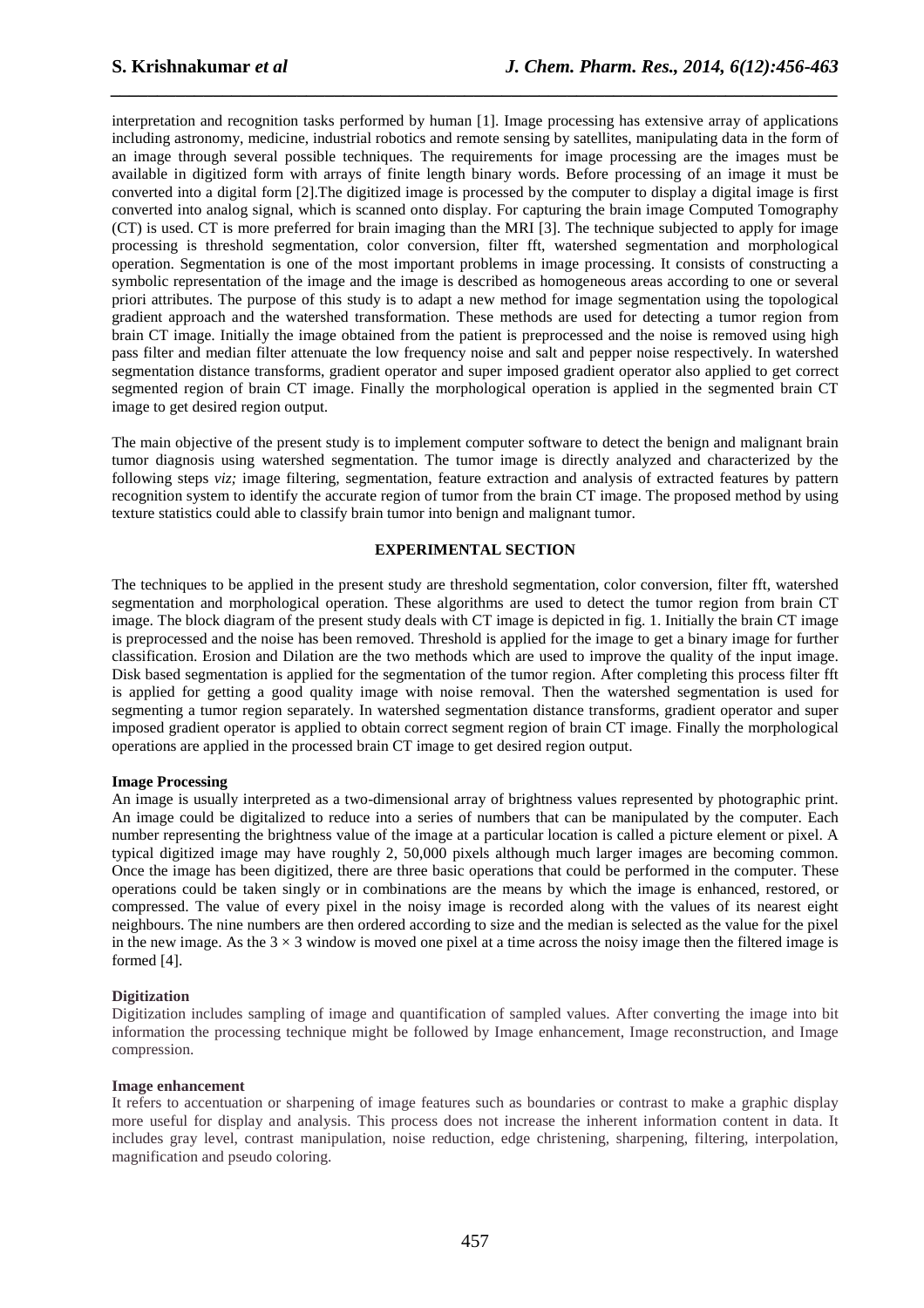#### **Image compression**

Compression is a way of representing an image by fewer numbers, mean while minimizing the degradation of the information contained in the image. Compression is important because of the large quantities of digital imagery stored electronically. Once the image is compressed for storage or transmission it must be uncompressed for use by the inverse of the compression operations. High compression rates are acceptable where high image quality must be preserved as in diagnostic medical image.

*\_\_\_\_\_\_\_\_\_\_\_\_\_\_\_\_\_\_\_\_\_\_\_\_\_\_\_\_\_\_\_\_\_\_\_\_\_\_\_\_\_\_\_\_\_\_\_\_\_\_\_\_\_\_\_\_\_\_\_\_\_\_\_\_\_\_\_\_\_\_\_\_\_\_\_\_\_\_*

## **Image enhancement techniques**

Image enhancement techniques are instigated for making satellite image more informative and helping to achieve the goal of image interpretation. As an image enhancement technique often drastically alters the original numeric data it is normally used only for visual (manual) interpretation and not for further numeric analysis. Common enhancements include image reduction, image rectification, image magnification transect extraction, contrast adjustments, band rationings, spatial filtering, fourier transformations, principal component analysis and texture transformation. The image enhancement techniques are applied either to single-band images or separately to the individual bands of a multiband image set.

## **MATLAB**

MATLAB is a high level language and interactive environment for numerical computation, visualization and programming. Using MATLAB the data has been analyzed, develop algorithms and create models for variety of applications. MATLAB products provide medical device engineers and researchers with the tools for analyzing and visualizing medical images for developing advanced imaging algorithms used in a wide range of diagnostic and therapeutic medical devices with topographic (MRI, CT, PT), ultrasound, intravascular and endoscopic imaging modalities. In the present research MATLAB is used to process the brain CT image for early diagnosis of malignant tumor.

#### **Block Diagram**



**Fig. 1 Block diagram of brain CT image processing** 

#### **Image Acquisition**

Prior to image processing an image must be captured by a camera and converted into a manageable entity. The general goal for image acquisition and processing is to bring the picture into the computer domain. Where they can be manipulated and altered for enhancement to display the images. The following processes such as input, display, manipulation and output are involved in image acquisition. The transformation of optical image into an array of numerical data may be manipulation by the computer to achieve machine version.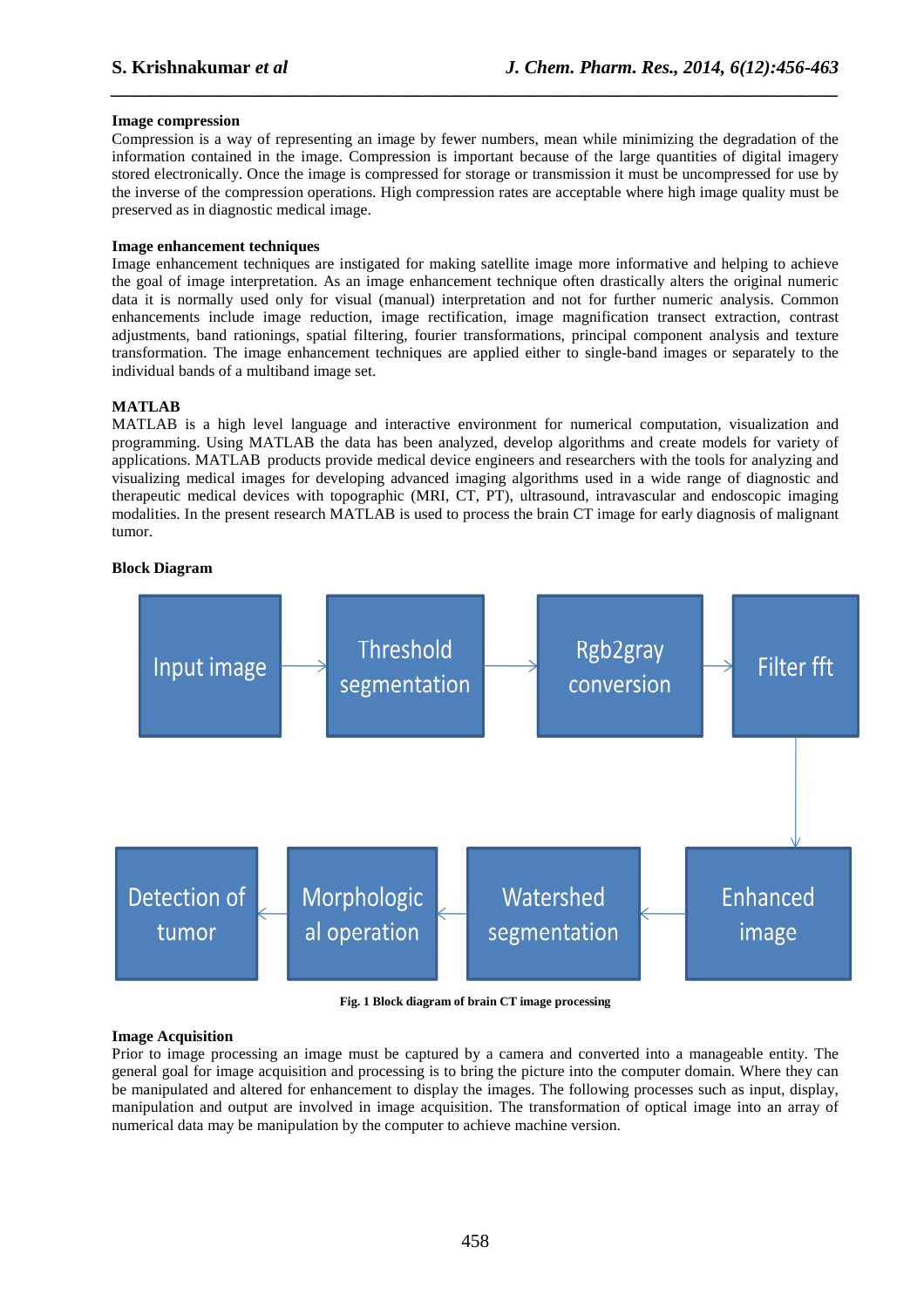## **Preprocessing**

Preprocessing of the image was performed using high pass filter (HPF) and median filter (MF) to remove the noise. HPF passes high frequencies and attenuate frequencies lower than the cut off frequency. The input signal initially goes to the capacitor. The high frequency AC signals pass through the capacitor while the slower frequency signals tend to be blocked through it. The resistor voltage separates and the voltage distinction across the resistor turns into the output signal. The median filter is a nonlinear digital filtering technique used to remove noise to improve the results of later processing of edge detection of an image.

*\_\_\_\_\_\_\_\_\_\_\_\_\_\_\_\_\_\_\_\_\_\_\_\_\_\_\_\_\_\_\_\_\_\_\_\_\_\_\_\_\_\_\_\_\_\_\_\_\_\_\_\_\_\_\_\_\_\_\_\_\_\_\_\_\_\_\_\_\_\_\_\_\_\_\_\_\_\_*

#### **Segmentation of tumor region**

Watershed segmentation was used for the segmentation of the tumor region. Watershed is the recent segmentation technique which gives better performance than other techniques. First the image must be converted into grayscale and use a morphological top-hat operator with a disk shaped structuring element to smooth out the uneven illumination. Second a new function called gray threshold was used to determine a good threshold for converting the image into binary. Finally compute the distance transform of the complemented binary image and modify into force the background to its own catchment basin. Compute the watershed transform, since the light areas are already fairly well separated by dark lines [5].

## **Feature extraction and feature selection**

Texture analysis is a quantitative method could be used to quantify and detect structural abnormalities in different tissues. Features are extracted from the two level wavelet approximation tumor image of each slices grey level cooccurrence matrix and take the average of all the features extracted from four grey level co-occurrence matrices. Feature selection is the process of reducing the dimension of feature vector. Significant features are selected by the calculation of mean values for every feature in benign tumor class and malignant tumor class.

#### **Threshold segmentation**

Threshold technique is one of the important techniques in image segmentation. Threshold technique is computationally simple and never fails to define disjoints regions with closed boundaries. Threshold technique converts a colored image or gray scale image into binary or bimodal image. The RBG image has been segmented through threshold techniques. Segmentation algorithms are based on one of two basic properties of intensity value discontinuity and similarity.

## **Threshold techniques**

Threshold technique is the important techniques in image segmentation. This technique can be expressed as:  $T=T[x,$ y,  $p(x, y)$ ,  $f(x, y)$ 

Where: T is the threshold value. x, y are the coordinates of the threshold value point.  $p(x, y)$ ,  $f(x, y)$  are points the gray level image pixels.

#### **Watershed segmentation**

Any grayscale image can be viewed as a topographic surface where high intensity denotes peaks and hills while low intensity denotes valleys. As the water rises depending on the peaks (gradients) nearby, water from different valleys will start to merge.

#### **Watershed Segmentation process**

Segmentation is one of the most important problems in image processing. It consists of constructing a symbolic representation of the image is described as homogeneous area. According to the literature, we could find various segmentation algorithms. The first method appeared during the sixties and then different algorithms have been constantly developed. The purpose of the present study is to adapt a new method for image segmentation using the topological gradient approach [6] and the watershed transformation [7].Watershed Segmentation gets its name from the manner in which the algorithm segment regions into Catchment basins.

#### **Morphological operation**

Erosion and Dilation are the two processes in Morphological operations. It will improve the quality of an image and the output of an image has to be improved to obtaining a better input image which gives the segmentation of tumor region effectively.

#### **Erosion and Dilation**

Erosion is the process of deleting the unwanted things from the segmented image. Dilation is the process of adding the required things with the segmented images.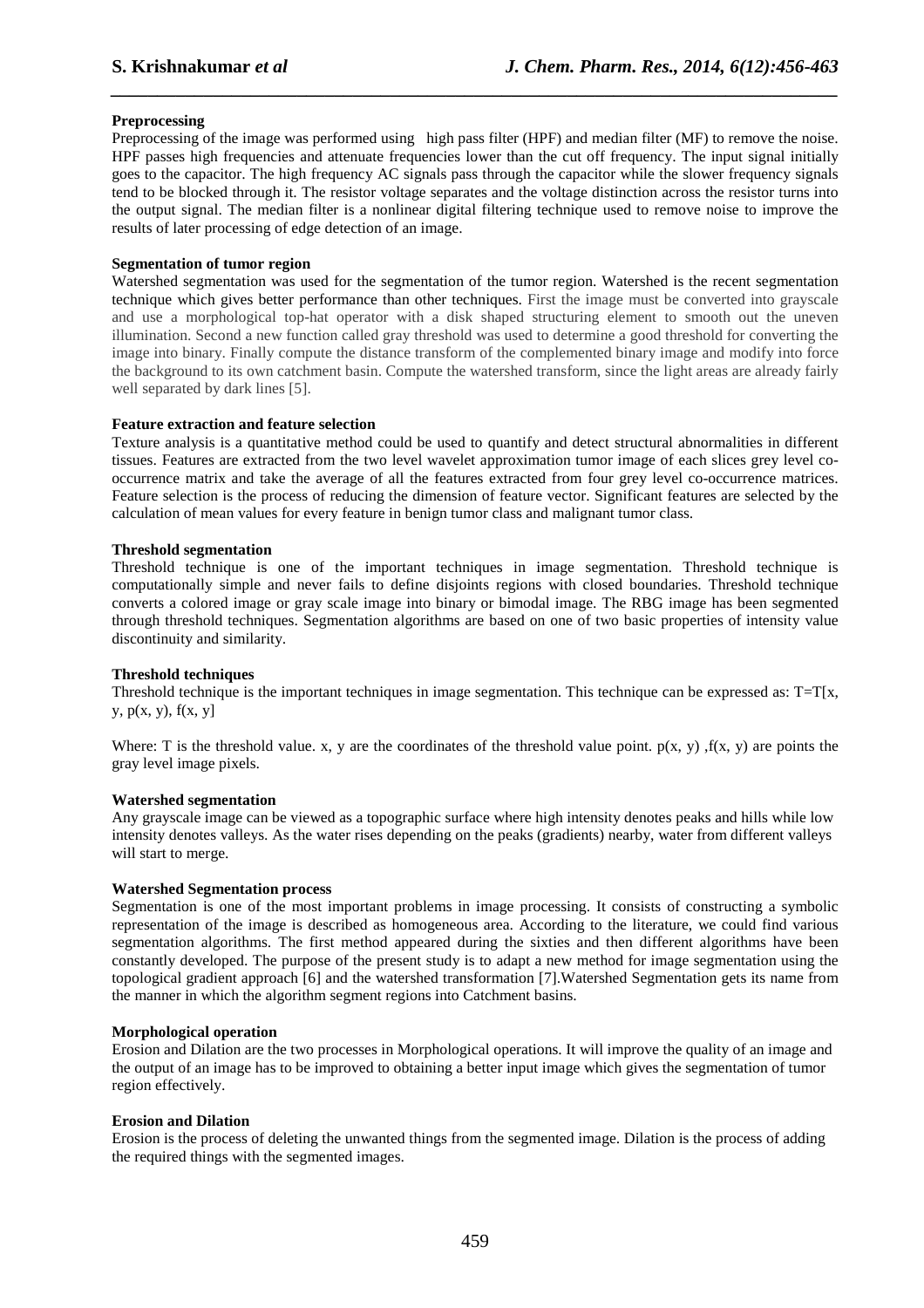## *Morphological Reconstruction (MR)*

Morphological reconstruction is a morphological transform involving two images and a structuring element. One image, the marker, contains the starting points for the transformation. The other image, the mask, constrains the transformation. The structuring element is used to define connectivity.

*\_\_\_\_\_\_\_\_\_\_\_\_\_\_\_\_\_\_\_\_\_\_\_\_\_\_\_\_\_\_\_\_\_\_\_\_\_\_\_\_\_\_\_\_\_\_\_\_\_\_\_\_\_\_\_\_\_\_\_\_\_\_\_\_\_\_\_\_\_\_\_\_\_\_\_\_\_\_*

#### **Border cleaning**

The extraction of objects from an image for subsequent shape analysis is a fundamental task in automated image processing. An algorithm for removing objects that touch the border is useful. We have developed a border cleaning procedure based on morphological reconstruction by original image as the mask and the following marker image.

 $F(x, y) = I(x, y)$  if  $(x, y)$  is on the border of I

The border- cleaning algorithm first computes the morphological reconstruction  $R_I^D(F)$ , which extracts the objects touching the border and then computes the difference.

 $X=$  I-  $R_I^D(F)$ 

#### **Texture Feature for Morphological Operation**

Texture is another feature that can help to segment images into regions of interest and to classify those regions. In some images it can be the dining characteristic of regions and critical for obtaining a correct analysis. Texture gives us information about the spatial arrangement of the colors or intensities in an image. Suppose that the histogram of a region tells us that it has 50% white pixels and 50% black pixels [8].

#### **Probabilistic Neural Network (PNN)**

Probabilistic neural networks (PNN) can be used for classification problems. When an input is presented the first layer computes distances from the input vector produces whose elements indicate close proximity to a training input. The second layer sums these contributions for each class of inputs to produce as its net output vector of probabilities. Finally, a complete transfer function on the output of the second layer picks the maximum of these probabilities, and produces 1 for that class and 0 for the other classes.

#### **RESULTS AND DISCUSSION**

Brain tumor is treatable and curable if it has been identified in the earliest stages of the disease. Untreated or malignant brain tumor would disseminate inward because the skull will not let the brain tumor expand outward. This will put excessive pressure on the brain causing increased intracranial pressure and can cause permanent brain damage and eventually death may occur. Only invasive techniques such as biopsy and spinal tap methods could determine whether the brain tumor is malignant or non malignant. But the algorithm specifically designed in this method helps in classifying cancerous and non cancerous brain tumors automatically by PNN classifier [9]. Basically PNN consists of an input layer, which represents the input pattern or feature vector. The input layer is fully interconnected with the hidden layer, which consists of the example vectors. Finally an output layer represents each of the possible classes in which the input data can be classified. The example nodes for a given class connect only to that class output node and none other [10]. In the present study there are two types of training models such as back propagation method (BPM) and perceptron was used in order to train the PNN network. The algorithm itself scans the whole image and performs the segmentation and classification in unsupervised mode. The percentage of accuracy of classification using PNN is found to be nearly centum. Based on the experimental results PNN is considered to have major advantages over conventional neural networks. Because PNN learns from the training processes and classify the CT brain images into normal, benign and malignant, based on their texture features. This will helps the Physicians to proceeds the further treatment process well advance.

A Computer Software System (CSS) is designed in order to differentiate the Benign and malignant tumor from the brain CT images. The preprocessed brain tumor CT images are displayed in fig. 2.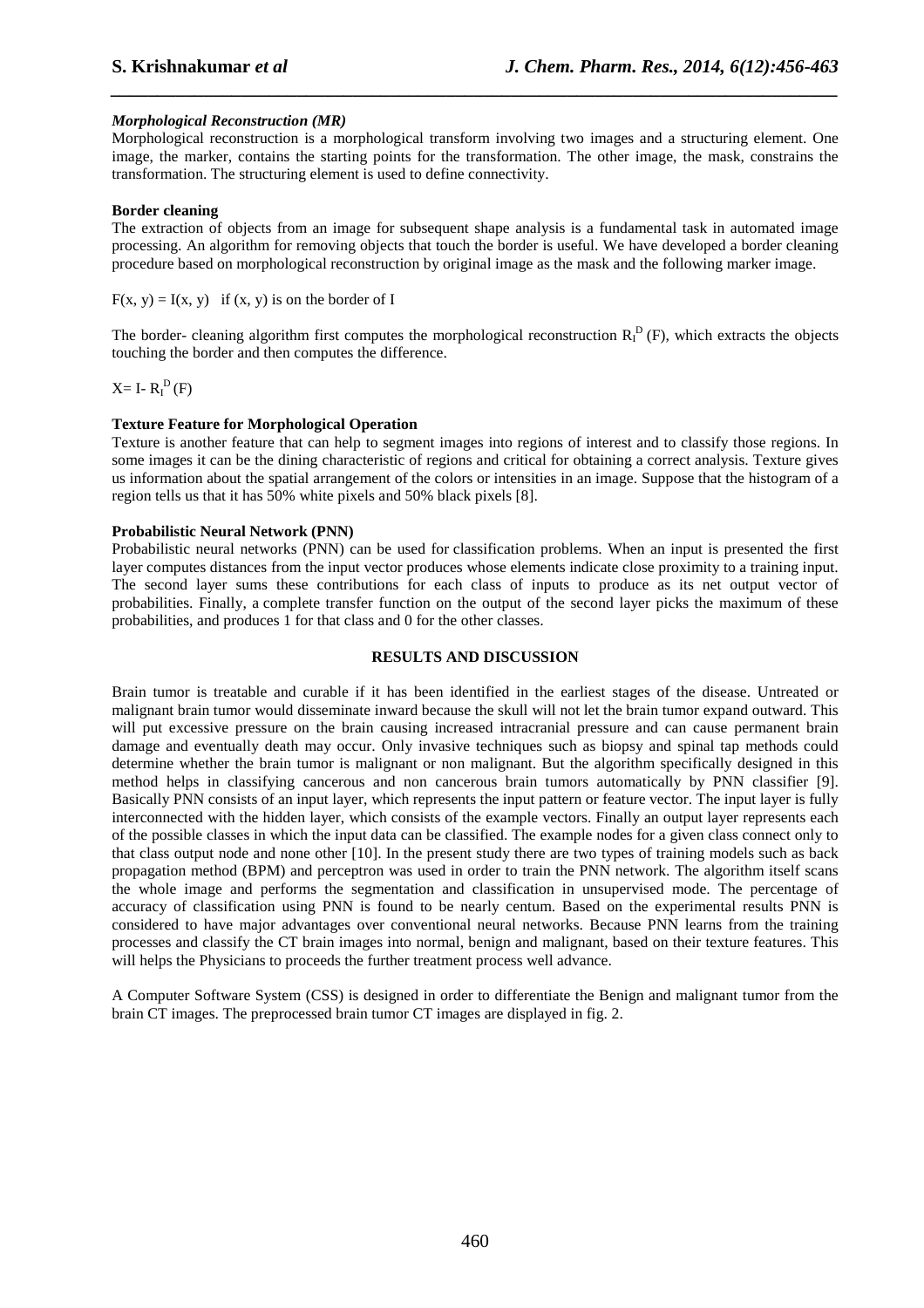

**Fig. 2 Preprocessed brain tumor CT images** 

Once the image has been taken from the patient is subjected to preprocessing to remove the noise leads to proper identification of image. After preprocessing the image is subjected to perform segmentation process of threshold segmentation and watershed segmentation in order to get the better segmentation output. A processed brain tumor CT image with watershed segmentation is shown in fig.3.The Segmentation rate and Classification rate of brain CT images using Watershed Segmentation is high compared with other methods like Genetic Algorithm (GA) and Support Vector Machine (SVM) method [11]. The accuracy obtained by Watershed segmentation and Morphological operations are high compared to Piecewise Linear Discriminant Method (PLDM) Genetic Algorithm (GA) and Support Vector Machine [12].



**Fig. 3 Processed brain tumor CT images with watershed segmentation** 

In image processing different watershed lines might be computed followed by morphological operation will be performed to deals the texture feature. Texture feature can help to segment the images into regions of interest and to classify those regions by dining characteristic of regions and critically obtaining a correct analysis. Texture gives us information about the spatial arrangement of the colors or intensity of an image. Morphological operation was performed by erosion and dilation. Erosion deals with deleting the unwanted things and dilation deals with adding of required parts of the segmented image are shown in fig. 4.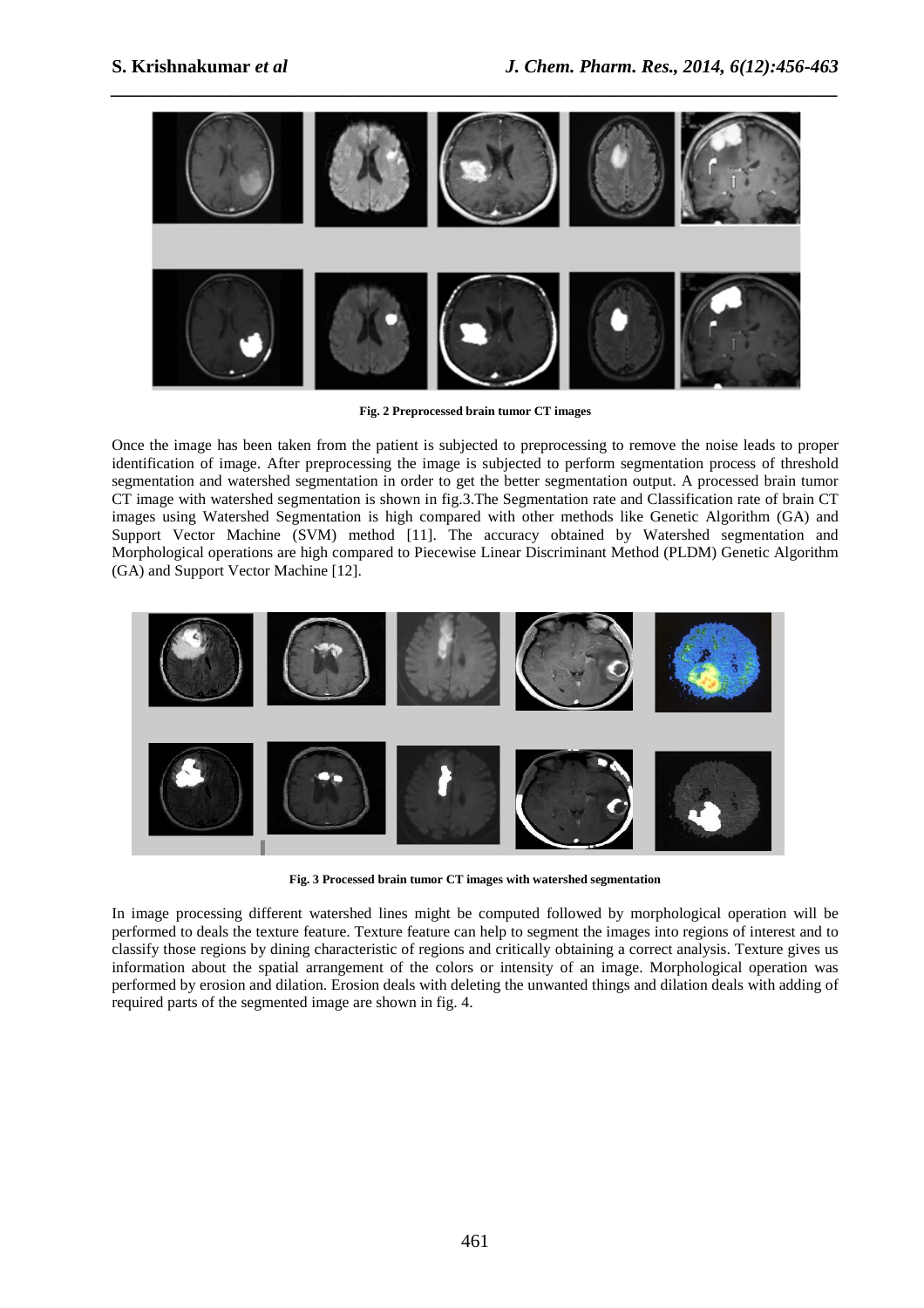

**Fig 4 Morphological Erosion and Dilation of brain CT image** 

Finally a complete transfer function on the output of the second layer picks the maximum of these probabilities and produces 1 for that class and 0 for the other classes. The output of the morphological operation of brain tumor CT image is portrayed in fig. 5. Thus the tumor will be classified either as Benign or Malignant.



**Fig. 5 Morphological operation of brain tumor CT image output** 

Threshold is one of the widely used methods for image segmentation. It is useful in discriminating foreground from the background. By selecting an adequate threshold value T, the gray level image can be converted into binary image. The binary image should contain all of the essential information about the position and shape of the objects of interest. The advantage of obtaining binary image is to reduce the complexity of the data and simplifies the process of recognition and classification. The most common way to convert a gray-level image to a binary image is to select a single threshold value (T). Values below T will be classified as black denoted as 0, and those above T will be white denoted as 1[13]. Rajendran and Madheswaran [14] reported that the MARI (Mining Association Rule in Image database) algorithm and Spatial Gray Level Dependent Features (SGLDF) can be used for the segmentation of brain images. They used the CT technique for imaging and they obtained the result on prediagnosed database of brain images showed 96% and 93% sensitivity and accuracy respectively. Padma and Sukanesh [15] used the SGLDM method for feature extraction, Region of Interest (ROI) for feature selection and SVM is used for feature classification of CT images. Average accuracy rate of 97% was obtained using this classification and segmentation. Janney et. al., [16] carried out image fusion technique for magnetic resonance imaging (MRI) and positron emission tomography (PET) using Haar wavelet transform and Pillar K-mean clustering algorithm. Comparison and improvement of wavelet based image fusion is done using GUI (Graphical User Interface). They observed that the